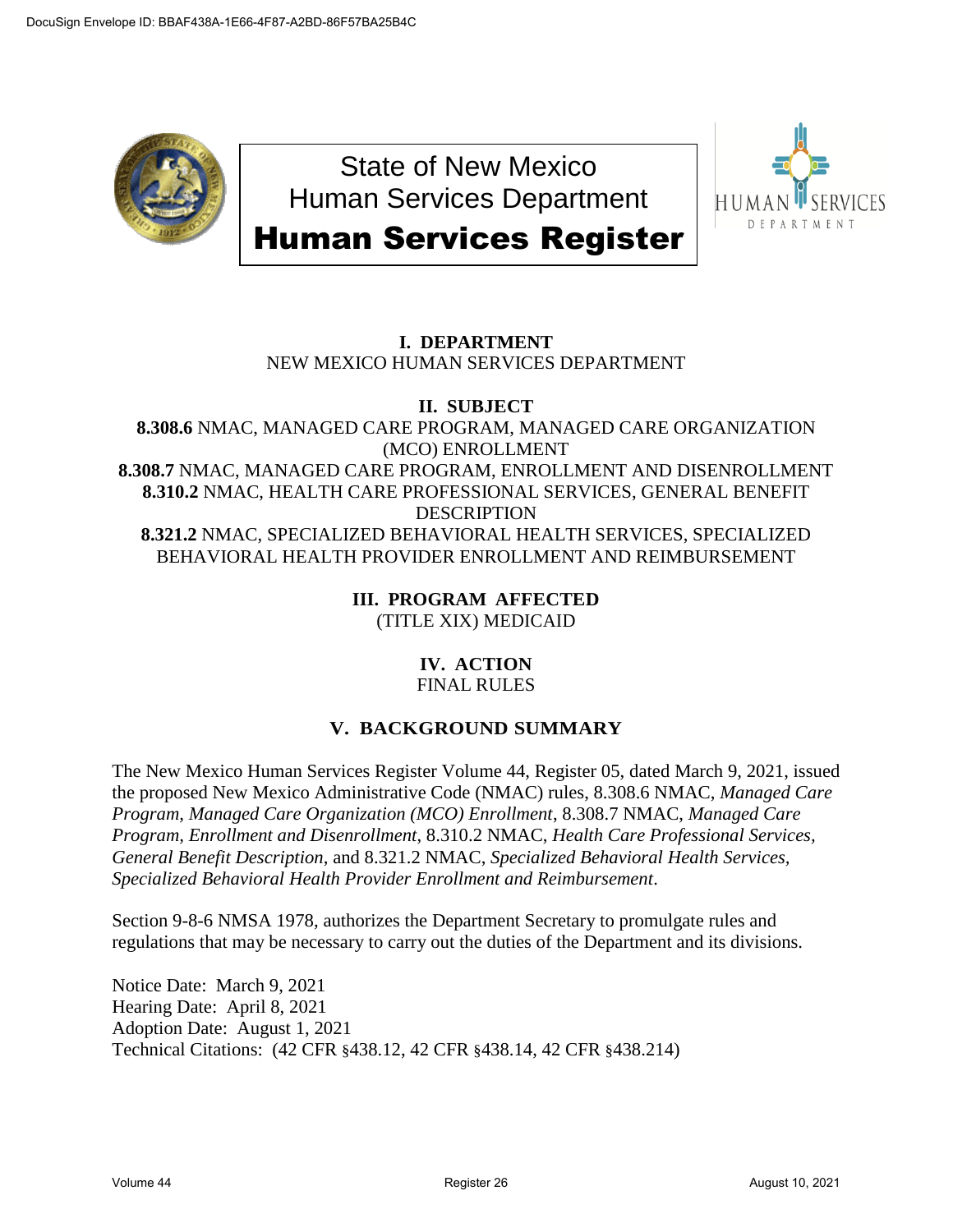A public hearing was held on April 8, 2021 to receive public comments and testimony on these proposed rules. For 8.321.2 NMAC, Specialized Behavioral Health Services, the Human Services Department (the Department) received 30 written comments, two of which were also submitted verbally. For 8.310.2 NMAC, Health Care Professional Services, General Benefit Description, the Human Services Department received 6 written comments, two of which were also submitted verbally. There were no written or verbal comments received for 8.308.6 or 8.308.7 NMAC. These rules are being implemented as proposed, except as noted below.

#### **Summary of Comments and Responses**

## **8.308.6.10 NMAC**

## **Subsection C – Intermediate Care Facility for Individuals with Intellectual Disabilities (ICF/IID)**

The reference to 60 days was changed to "within two months" in the final rule because managed care enrollment is month to month. The revised sentence in the final rule is "when an ICF/IID resident is discharged, enrollment into managed care will begin *within two months* following discharge". This change allows for earlier enrollment into managed care and accounts for managed care enrollment beginning at the beginning of a month.

## **8.310.2.12 NMAC**

#### **Subsection M – Telehealth Services**

A comment was received about the home of an individual for the treatment of substance use disorder or a co-occurring mental health disorder with a substance use disorder diagnosis stating that it suggests that mental health disorder can be treated at home only if it co-occurs with substance use.

**Department Response:** This is correct for (xii); however, (xiii) allows use of the home of an individual when an interactive audio and video telecommunication system that permits real-time visit is used between the eligible provider and medical assistance programs (MAP) eligible recipient. This includes behavioral health services.

A comment was received seeking clarification on how a provider knows if they are eligible to provide telephonic services and/or if their services are eligible for store and forward reimbursement.

**Department Response:** To be eligible for reimbursement under store and forward, the service must be provided through the transference of digital images, sounds, or previously recorded video from one location to another as stated in Paragraph (3) of Subsection M of 8.310.2.12 NMAC. New Mexico Medicaid pays for covered services rendered by an approved Medicaid provider whose scope of licensure allows the service to be rendered. Such covered services may be reimbursed when delivered via telehealth when the provider has met all licensure board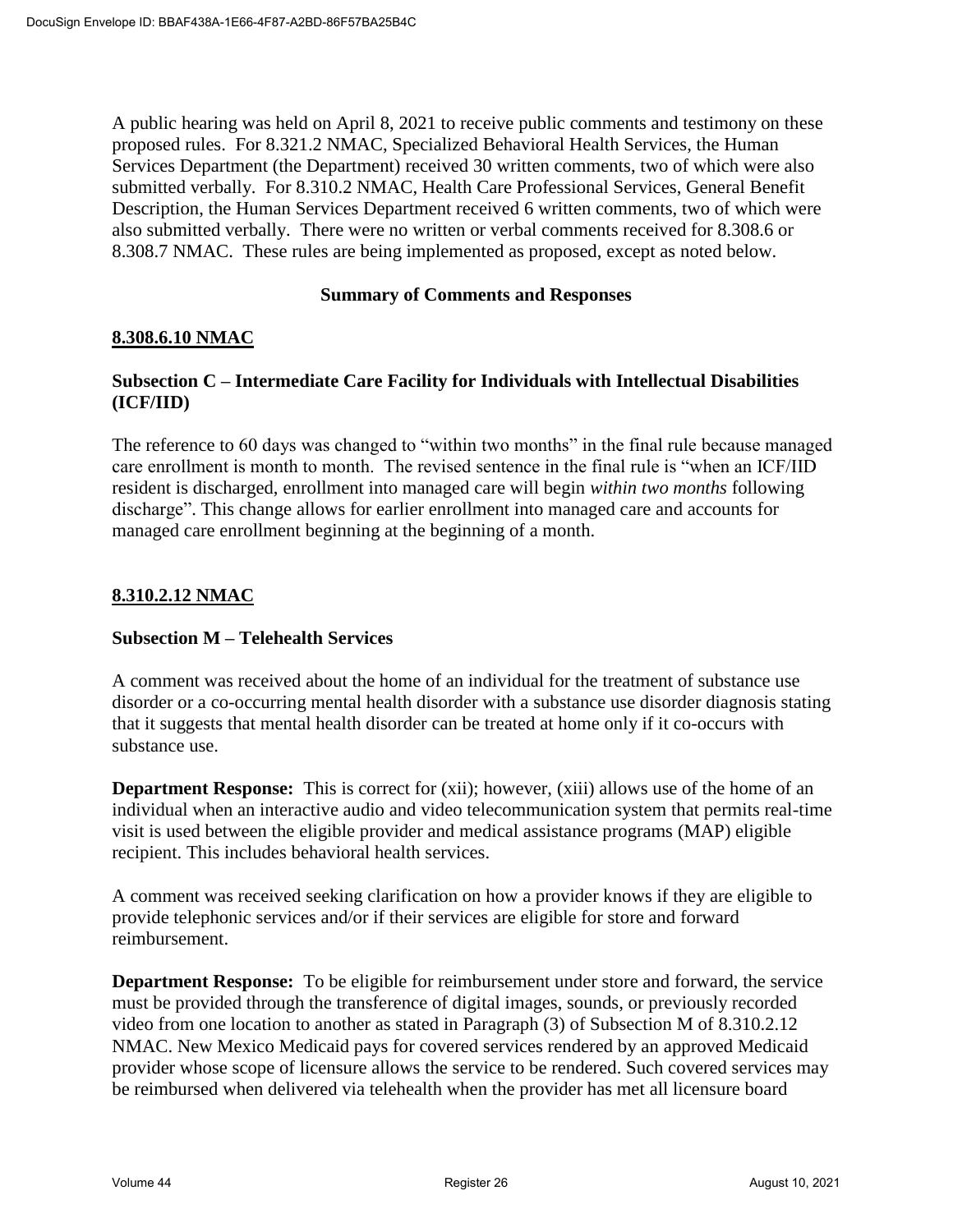requirements to use telehealth for the service and follows our billing requirements for claim submission.

A comment was received that questioned whether reimbursement is made for providing the interactive system that that the client uses in the home, if the home is the originating site. The commenter also questioned whether the client would be reimbursed for their computer/internet.

**Department Response:** Reimbursement is made to the originating-site for a real-time interactive audio/video technology telemedicine system fee where the MAP eligible recipient is located, if another eligible provider accompanies the patient. If the originating site is the patient's home, the originating site fee should not be billed if the eligible provider does not accompany the MAP eligible recipient. The MAP eligible recipient is not reimbursed for their computer/internet.

A comment was received about having school-based health centers and school nursing offices as allowed originating sites.

**Department Response:** The Department agrees that School-based health centers can be included. The Department has noted the suggestion to add school nursing offices and will continue to review this recommendation further. The section has been revised to include: "A School Based Health Center (SBHC) as defined by section  $2110(c)(9)$  of the Act."

A comment was received about adding guidance for adolescent Screening, Brief Intervention and Referral to Treatment (SBIRT) and broadening the approved training and screening options.

**Department Response:** Behavioral Health Services Division (BHSD) and Medical Assistance Division (MAD) are in the process of revising the SBIRT training process and developing an SBIRT policy manual that will address these topics.

# **8.321.2 NMAC**

Five comments were received related to the Department's decision to remove lists of eligible provider types from several sections of the rule (Sections 15, 17, 18, 19, 22, 25, 26, 32, and 33).

**Department Response:** Removing the lists does not mean the provider types listed are now ineligible to provide the services. Rather, it opens each of these services to any provider with the appropriate credentials, training and staff, a standard already required by Subsections A and B of 8.321.2.9 NMAC for MAD general provider requirements. More details about requirements for each service can be found in the Behavioral Health Policy and Billing Manual.

#### **Section 9 – General Provider Instruction**

#### **Subsection C**

The proposed language adds licensed professional art therapists (LPATs) to the list of independently licensed providers eligible for direct reimbursement in Subsection C of 8.321.2.9 NMAC. A comment was received asking if existing LPATs will be grandfathered in without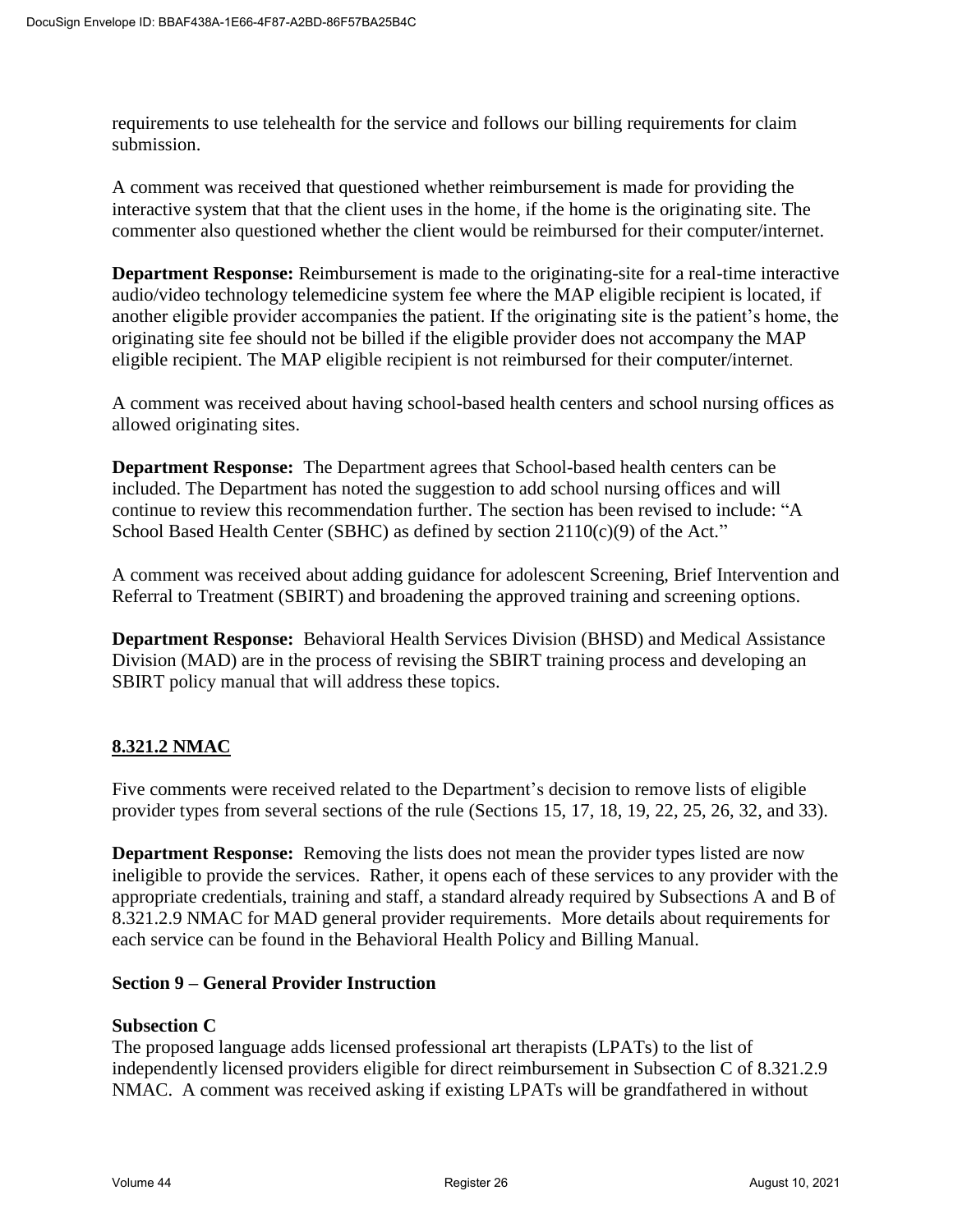testing or certification.

**Department Response:** LPATs will not be grandfathered in without testing or certification. To be eligible for Medicaid reimbursement, LPATs need to have a current license and Art Therapy Credentials Board (ATCB) certification, and practice within their scope.

A comment was received regarding the addition of School Based Health Centers (SBHC) to the list of provider types that are eligible for supervisory certification in Subsection D of 8.321.2.9 NMAC. The comment suggested the rule change had not extended far enough to include the variety of specific provider types a SBHC might be enrolled under.

**Department Response:** Detailed guidance about supervisory certification is found in the Behavioral Health Policy and Billing Manual. The 2021 version (pending) of the Manual responds to this concern by adding SBHC provider type 321 to those provider types that are eligible for supervisory certification. Accordingly, the new NMAC language will stand.

Two comments were received asking that Subsection E of 8.321.2.9 NMAC be further clarified as to which provider agencies must have supervisory certification from the Behavioral Health Services Division (BHSD) in order to receive reimbursement for services provided by nonindependently licensed practitioners.

**Department Response:** The language in this section has been revised for clarity. It now reads: "A behavioral health service rendered by a licensed practitioner listed in Paragraph (2) of Subsection E of 8.321.2.9 NMAC whose scope of licensure does not allow him or her to practice independently or a non-licensed practitioner listed in Paragraph (3) of Subsection E of 8.321.2.9 NMAC is covered to the same extent as if rendered by a practitioner licensed for independent practice, when the supervisory requirements are met consistent with the practitioner's licensing board within his or her scope of practice and the service is provided through and billed by one of the provider's agencies listed in numbers one through nine of Subsection D of 8.321.2.9 NMAC, or when a provider agency listed in numbers 10 through 14 of Subsection D of 8.321.2.9 NMAC has a BHSD supervisory certificate."

A comment was received noting the Department had been inconsistent when removing the reference to provisional or temporary licenses.

**Department Response:** The Department agrees one reference was overlooked in Subsection E of 8.321.2.9 NMAC; the language "which is not provisional or temporary" has been removed.

Two comments were received regarding the addition of language in Subsection N of 8.321.2.9 NMAC requiring specialized behavioral health services be delivered in the least restrictive settings. Comments asked for a single definition of this term and for a defined method for providers to document that a setting is least restrictive.

**Department Response:** This language adds an important protection for behavioral health clients. Each situation reflects a unique match between setting, services and client. Providers are expected to use their clinical judgment and document their reasoning and decisions through the assessment and the treatment plan.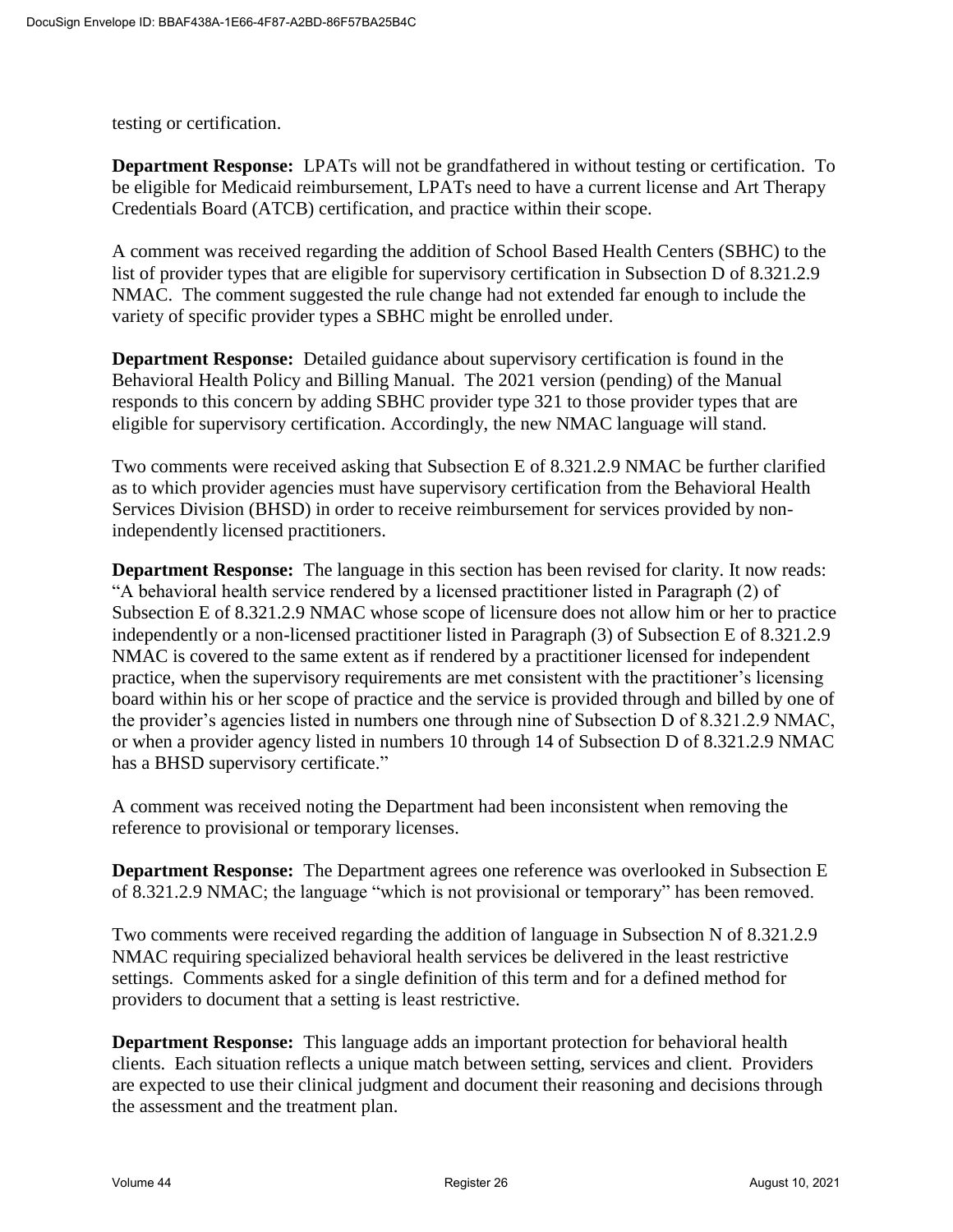A comment was received questioning in Subsection J of 8.321.2.9 NMAC whether it is always appropriate for a very young child to participate in all interdisciplinary teaming meetings.

**Department Response:** Providers should use clinical judgment when determining whether teaming is appropriate for a client. This section of the rule was not changed during this revision. The comment has been noted, at this time the language will stand.

#### **Section 10 – Adult Accredited Residential Treatment Center (AARTC)**

A comment was received asking for additional clarification on American Society of Addiction Medicine (ASAM) levels 3.2 and 3.7, referred to in Section 10 and Section 20 of 8.321.2 NMAC.

**Department Response:** These are both withdrawal management levels of care and are covered Medicaid benefits. Please see the Behavioral Health Policy and Billing Manual for more detailed information on the ASAM levels.

#### **Section 11 - Accredited Residential Treatment Center for Youth**

A comment was received requesting removal of the phrase "as a last resort based on public safety" from 8.321.2.11 NMAC, which covers Accredited Residential Treatment Centers for youth.

**Department Response:** This language follows the Children's Code. The comment has been noted, at this time the language will stand.

#### **Section 18 – Comprehensive Community Support Services**

A comment was received asking whether some provider agencies will still be permitted to provide the training required for Comprehensive Community Support Services (CCSS).

**Department Response:** There was no change to this portion of the rule, and there will be no change to the current process that allows experienced CCSS provider agencies to conduct annual (not initial) trainings for their own staff with BHSD approval.

A comment was received regarding community support workers (CSW) who have Masters Degrees (Paragraph (2) of Subsection A of 8.321.2.18 NMAC).

**Department Response:** No change was made to this section. The code and modifier for Masters Level CSWs are still available.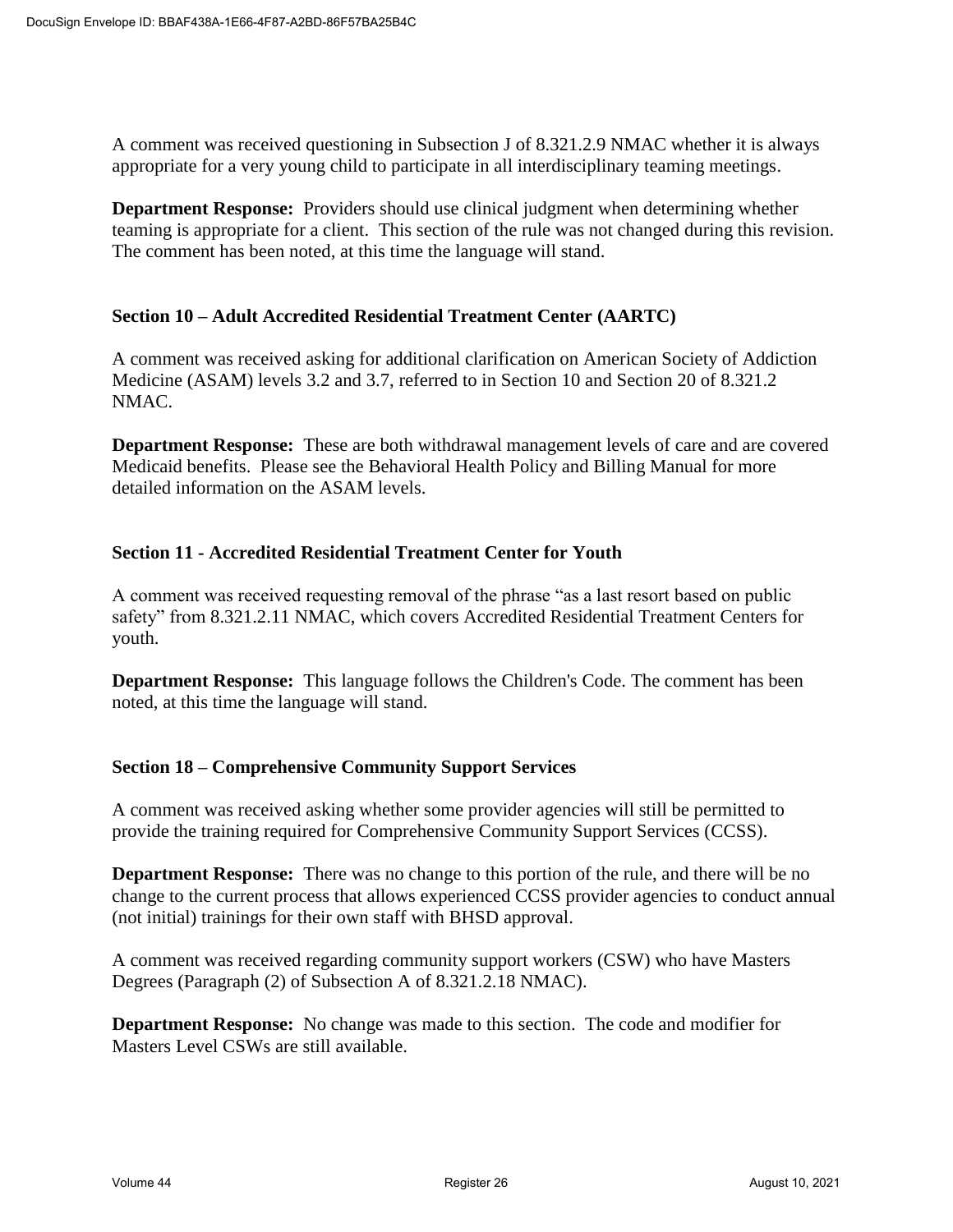#### **Section 19 – Crisis Intervention Services**

A comment was received noting inconsistent language in a listing of practitioners eligible to deliver telephone crisis services.

**Department Response:** The Department agrees the current language appears inconsistent; the section has been revised to appropriately align the language. The reference "Independently licensed BH practitioner" has been removed and (b) has been revised to read: "Nonindependently licensed practitioner must be supervised by a (i) licensed independent behavioral health practitioner; or (ii) behavioral health clinical nurse specialist; or (iii) psychiatric certified nurse practitioner; or (iv) psychiatrist.)

## **Section 32 – Psychosocial Rehabilitation Services (PSR)**

A comment was received asking for clarification of the language regarding prior authorization for PSR.

**Department Response:** The Department agrees the language could be clearer; the section has been revised to read: "No prior authorization is required, but reviews for medical necessity may be conducted retrospectively. For a retrospective review, the following factors are considered: (1) recipient assessment; (2) recipient diagnostic formation; (3) recipient service and treatment plans; and (4) compliance with 8.321.2 NMAC."

#### **Section 33 – Recovery Services**

A comment was received expressing concern that because the LPAT is not included in the list of license types offered as an example of independently licensed practitioners who can deliver recovery services, LPATs are being excluded from delivering the service.

**Department Response:** The list of provider types is not exhaustive and LPATs are not excluded by not being mentioned; however, to avoid confusion, they have been added to the list.

#### **Section 34 - Screening, Brief Intervention and Referral to Treatment (SBIRT)**

A comment was received about training and certification for providers delivering SBIRT.

**Department Response:** BHSD and MAD are in the process of revising the SBIRT training process and developing an SBIRT policy manual that will address training and certification for providers delivering SBIRT.